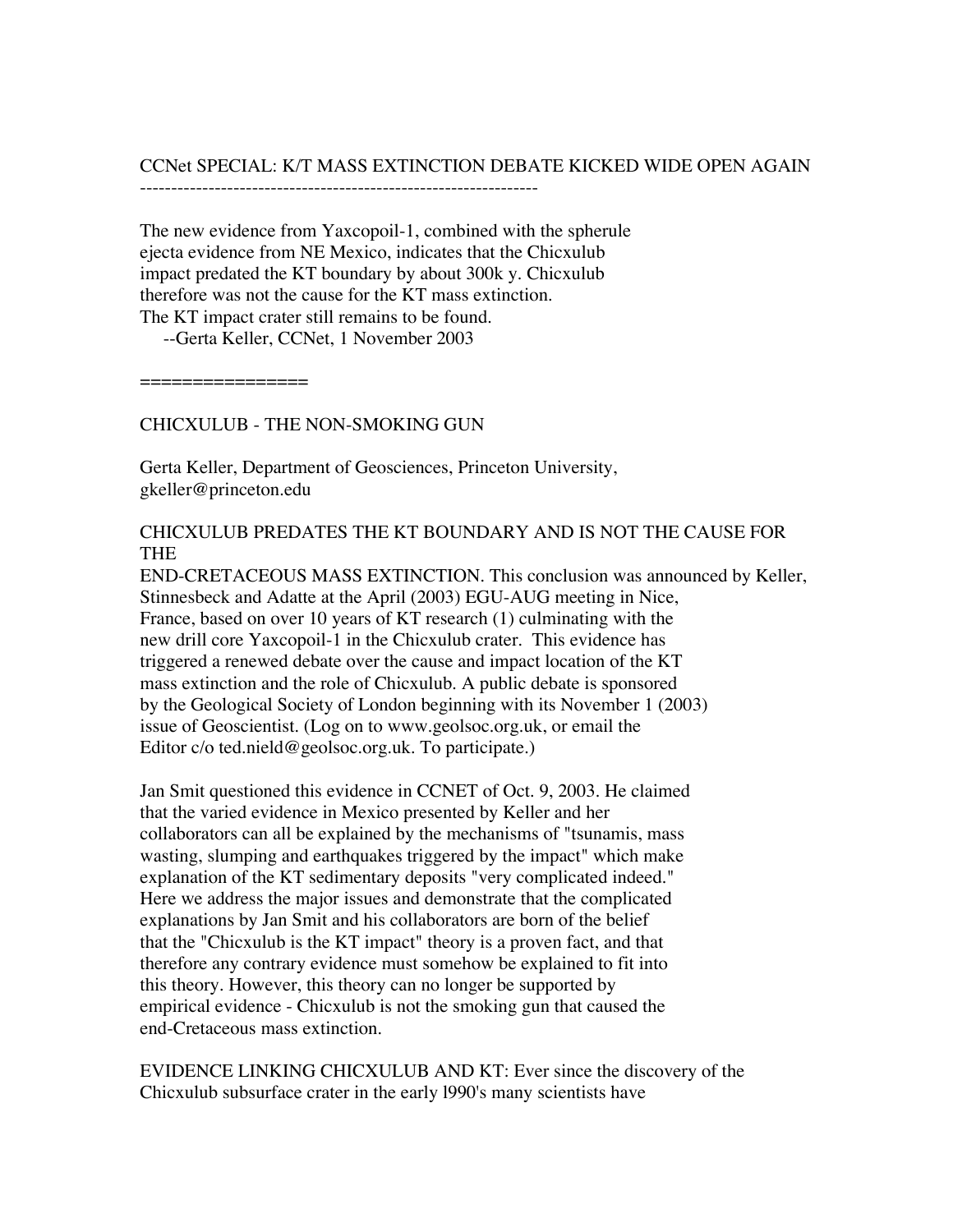assumed that this is the crater of doom that caused the demise of the dinosaurs and many other animal groups at the end of the Cretaceous. This very attractive theory was supported by: (a) 39Ar/40Ar ages of about 65  $\hat{A} \pm 0.2$  Ma of melt glass in the Chicxulub breccia and impact ejecta in the form of glass spherules (microtektites) in Haiti and NE Mexico, (b) the geochemical similarity of microtektites with melt rock from Chicxulub, and (c) the stratigraphic proximity to the K-T boundary in localities throughout Mexico, Guatemala, Belize and Haiti.

TSUNAMI & BURROWS? But increasingly, detailed stratigraphic, geochemical and paleontological analyses failed to support the central thesis that Chicxulub is of KT age. The first complicating factor to a KT age of the Chicxulub ejecta surfaced early in NE Mexico where a thick siliciclastic unit separates the spherule ejecta layer(s) from the overlying KT boundary and Ir anomaly. To reconcile the ejecta with the KT irdium anomaly as a single impact origin, Smit et al. (2) interpreted the siliciclastic unit as impact-generated tsunami deposits. In this scenario the glass spherules settled out first, followed by a megatsunami depositing the siliciclastic unit and finally settling of fines depositing the Ir anomaly.

This interpretation was proven wrong by the discovery of multiple horizons of burrows within the siliciclastic unit that indicates the repeated colonization of the ocean floor during deposition (3, 4). This meant not only that deposition of this unit occurred over an extended time period, which far exceeded a tsunami event, but also that rapid deposition (gravity slumps) alternated with normal sedimentation. The spherule ejecta below this unit could therefore not be of the same origin and age as the Ir anomaly above the siliciclastic unit.

LIMESTONE LAYER WITHIN EJECTA DEPOSIT: Another problem that surfaced early on was the presence of a 15-20 cm thick sandy limestone layer separating the impact spherule layer below the siliciclastic unit in outcrops spanning a region of more than 300 km (5, 3). The top of this sandy limestone layer was subsequently found to contain J-shaped burrows infilled with spherules and terminated by an erosional upper surface, followed by another spherule layer. Similar J-shaped burrows were also observed in the sandstone of the siliciclastic unit above (4). The presence of the limestone layer sandwiched between two spherule beds indicates that spherule deposition occurred in two phases separated by normal limestone deposition and burrowing colonies on the ocean floor. These two spherule ejecta layers could therefore not represent deposition during a single event - as assumed by Smit et al. (7-8). The abundance of shallow water debris and benthic foraminifera indicated that these spherule layers were reworked and re-deposited from shallow water environments.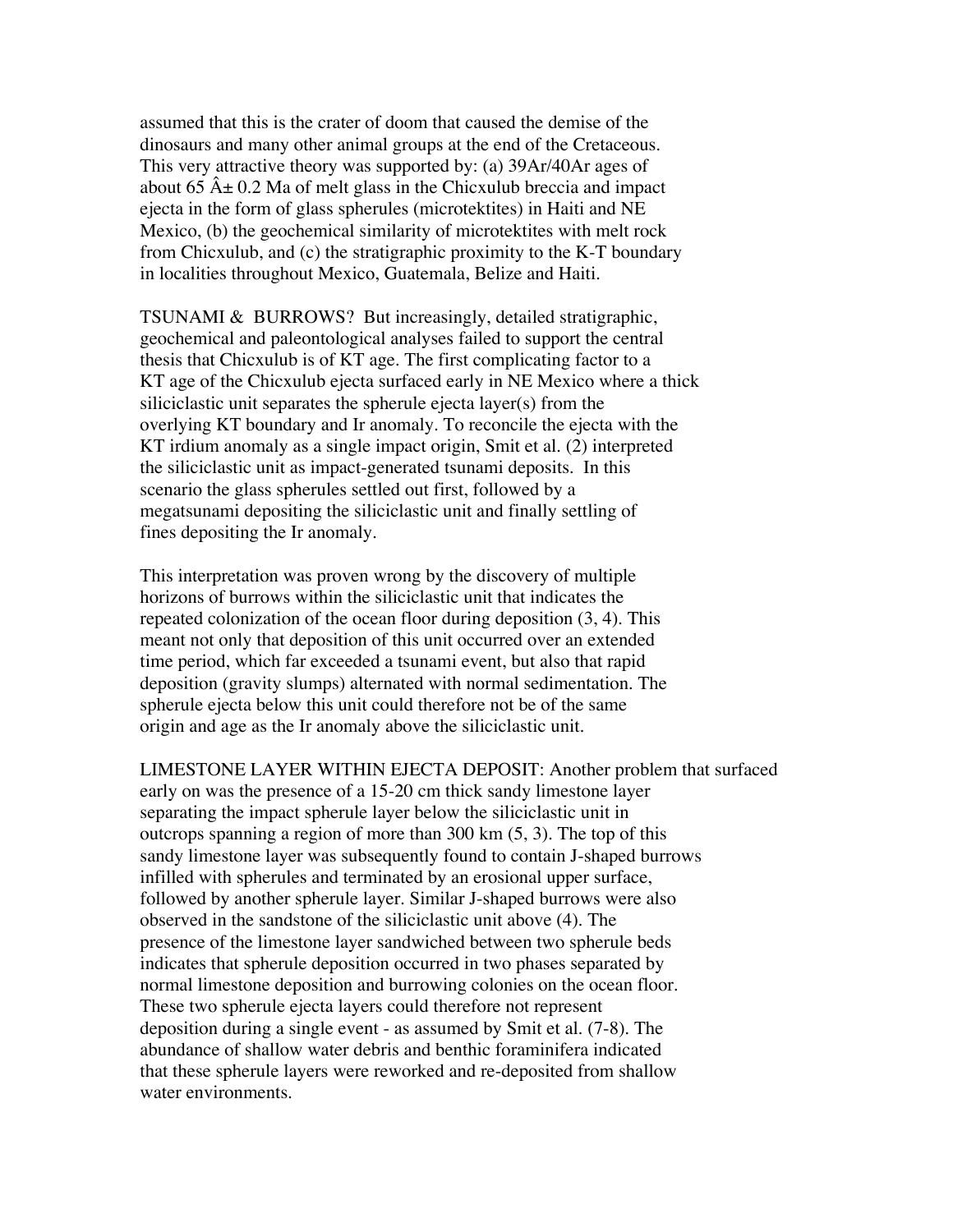### MORE SPHERULES EJECTA LAYERS IN LATE MAASTRICHTIAN: More evidence of

multiple spherule ejecta layers was discovered in the late l990's by five masters students from the Universities of Neuchatel and Karlsruhe and under the supervision of my collaborators Thierry Adatte and Wolfgang Stinnesbeck. These students mapped and analyzed the KT boundary, siliciclastic units, spherule ejecta deposits, and underlying late Maastrichtian Mendez marls over an area spanning about 60km2. This first detailed investigation of the late Maastrichtian Mendez marls revealed the presence of three additional spherule deposits interbedded in 10-12 m of pelagic marls of the Mendez Formation (8, 9). Only some small local slumps spanning a few meters were observed. Impact triggered slumps, mass wasting, or earthquakes cannot account for these normally stratified Mendez marls (10, 11). To date, the spherule layers can be correlated over 100 km.

PRE-KT AGE OF SPHERULE LAYERS: In over three dozen sections examined, these multiple spherule layers are within planktic foraminiferal zone CF1, which spans the last 300 ky of the Maastrichtian (1). The stratigraphically oldest spherule layer is near the base of this zone and we consider it to represent the original ejecta layer because it consists of almost pure spherule debris with only very rare clasts or foraminifera. All subsequent layers contain clasts of marls or spherules and reworked foraminifera, suggesting that these layers are reworked from the original ejecta deposit.

It is all of this evidence, - the KT and Ir anomaly above the siliciclastic unit, the bioturbation within this unit that indicates deposition over an extended time period, the two spherule layers separated by a burrowed limestone layer below the siliciclastic unit that indicate deposition occurred during two separate events, and the up to three additional spherule layers below it, - that Smit refers to as making "the deposits very complicated indeed" to interprete. In fact, this evidence not only makes it very complicated, it makes it impossible to reconcile with the KT impact hypothesis.

CHICXULUB A PRE-KT CRATER: And more evidence against Chicxulub as the KT impact event was discovered with the new drilling of the Chicxulub crater. The new core, Yaxcopoil-1 (Yax-1), was drilled within the Chicxulub crater and was expected to provide unequivocal evidence that Chicxulub is the KT impact crater that caused the mass extinction. Instead, the evidence supports a pre-KT age based on stratigraphy, sedimentology, geochemistry, paleomagnetism and paleontology, consistent with the evidence in NE Mexico.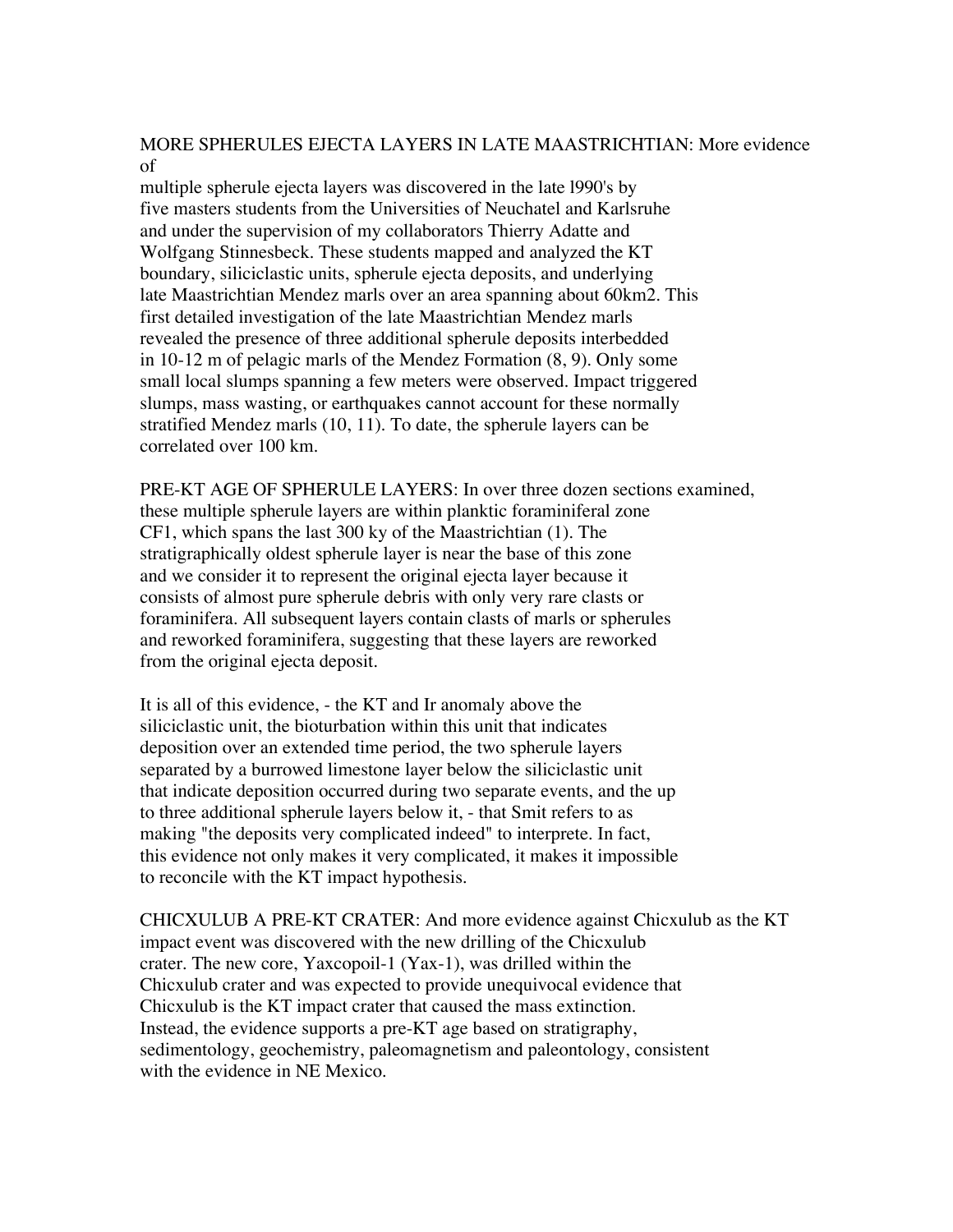The critical evidence is within a 50 cm thick laminated partially dolomitized micritic limestone that unconformably overlies the suevite breccia and underlies the KT boundary. This interval contains diverse planktic foraminiferal assemblages of zone CF1, similar to NE Mexico, typical Maastrichitan carbon isotopes values, and paleomagnetic chron 29R, all of which support an age within the last 300 kyr of the Maastrichitan. Sediment deposition occurred in variable, but low-energy pelagic environments (see below).

BACKWASH & CRATER INFILL? In order to have a common origin for the suevite breccia and the KT boundary, this 50 cm layer must be interpreted as part of the impact event, such as backwash and crater infill, as argued by Smit (12). In support of this interpretation he claims the presence of cross bedding and grain size grading. Sediment analysis, however, reveals neither cross bedding nor grain size grading. The larger grains, and " coated sand grains", that Smit refers to are diagenetic dolomite crystals; no grains are found in insoluble residues, except for glauconite or glauconite coated grains in five green layers. The cross-bedding Smit refers to are three <1cm thick layers of oblique bedding that suggest temporarily slightly more agitated bottom waters. The absence of grain size grading in these minor oblique bedding layers indicate that they are not cross beds.

GLAUCONITE RULES OUT BACKWASH: Sedimentologically, the critical 50 cm interval between the impact breccia and KT boundary consists of laminated mciritic limestone with five thin green burrowed glauconitic intervals. XRD and ESEM analyses indicate that no altered impact glass (e.g. Cheto smectite) is present in the green layers, contrary to Smit's earlier claim (13). Since glauconite forms at the sediment-water interface in environments with very slow detritus accumulation, these layers indicate long pauses in the overall quiet depositional environment, the formation of glauconite, sediment winnowing, clast generation and small-scale transport by minor currents. Thus, far from backwash and crater infill by reworking over a short time period, the sediments reveal normal low energy pelagic deposition over an extended time period following the Chicxulub impact and preceding the KT boundary.

MICROFOSSILS OR CRYSTALS? Smit reports that he and Arz (Zaragoza group) could not distinguish the foraminifera from "dolomite crystal overgrowths of sand grains". This is not surprising, since they apparently searched for foraminifera in the dolomitic intervals where it is well known that the large dolomite crystals absorb any evidence of the original fossils. The recrystallized foraminifera are preserved in the micritic limestones where the overall morphology of species is preserved. Although thin section analysis of microfossils takes some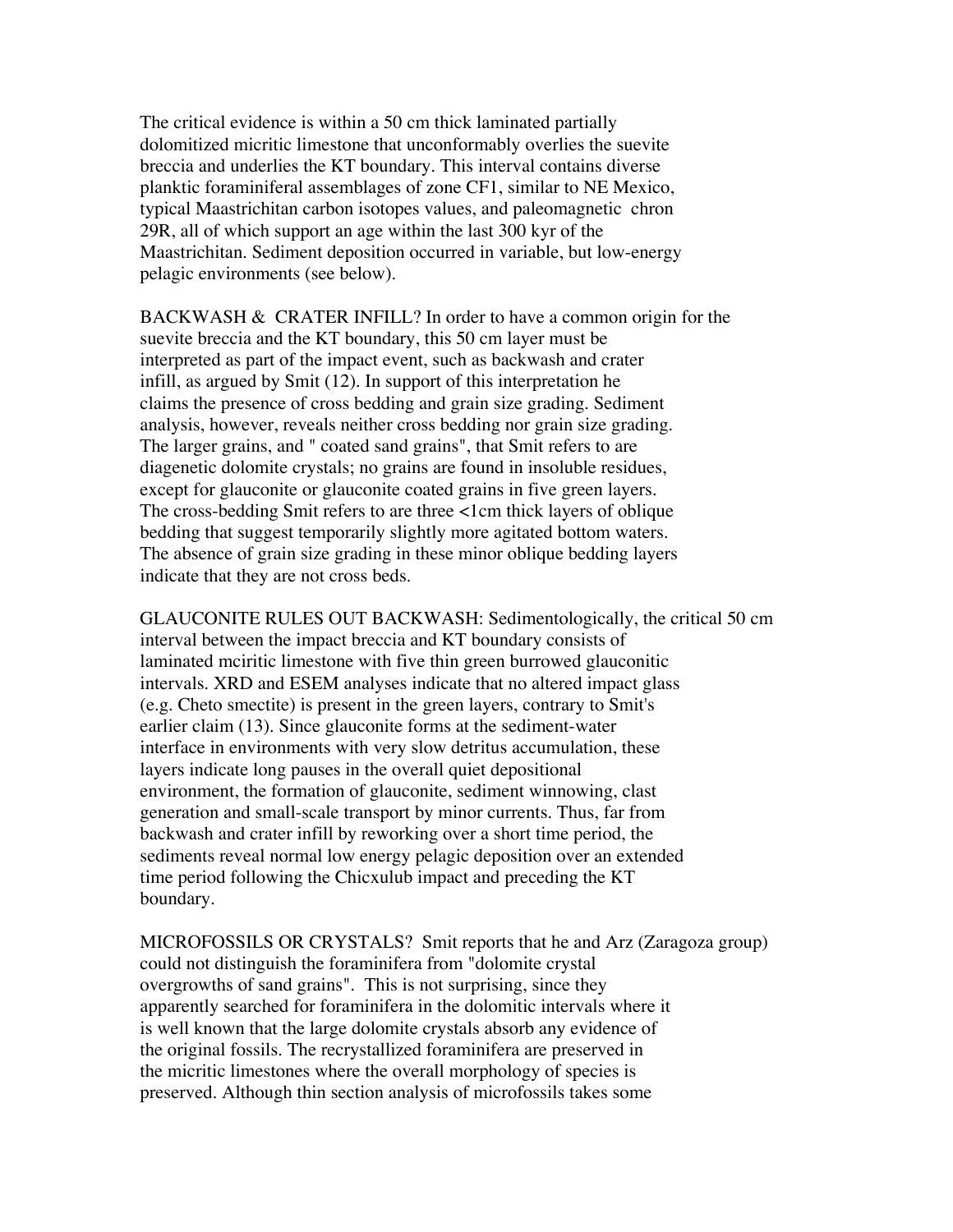experience and can be time consuming, particularly in micritic limestones, I am confident that with diligent search of the micritic limestone layers they will find them throughout the section. They have now been documented from all micritic limestone layers.

REWORKING? Smit claims that even if they missed the foraminifera, their presence should be attributed to reworking in the backwash and crater infill. However, there is no evidence that this zone CF1 late Maastrichtian assemblage is reworked, as there are no fossil species from diverse age intervals as would be expected in any reworked assemblage, no reworked clasts of the breccia or fossils from the underlying lithologies, and no evidence for high energy deposition (see above). Moreover, the Yucatan platform prior to the impact event was too shallow to support planktic foraminifera. This means that they would have had to be transported by high-energy currents over long distances from the Gulf of Mexico; this would also have involved reworked species from different age intervals. There is no evidence for reworking and transport of the zone CF1 foraminiferal assemblage.

CONCLUSION: The evidence from sedimentology and microfossils of Yaxcopoil-1 indicates that the critical 50 cm interval between the breccia and KT boundary was deposited under normal pelagic condition during the last 300 ky of the Maastrichtian. Yaxcopoil-1 is not alone. Limestones containing late Maastrichtian planktic foraminifera have been reported from sediments overlying the impact breccia in wells T1, Y6 and  $C1$  (14) - a fact also supported by e-log correlations (15). The new evidence from Yaxcopoil-1, combined with the spherule ejecta evidence from NE Mexico, indicates that the Chicxulub impact predated the KT boundary by about 300k y. Chicxulub therefore was not the cause for the KT mass extinction. The KT impact crater still remains to be found.

### References

- 1. Keller et al., Earth Science Reviews 62, 327-363 (2003).
- 2. Smit, J., et al.. Geology 20, 99-104 (l992).
- 3. Keller, G. et al. GSA Bull. 109, 410-428 (l997).
- 4. Ekdale, A.A. and Stinnesbeck, W., Palaios 13, 593-602 (l998).
- 5. Keller et al., Field Guide, LPI Contr. No. 827, 110p. (l994).
- 6. Smit et al., GSA Special Paper 307, 151-182 (l996).
- 7. Smit, J., Ann. Rev. Earth Planet. Sci. 27, 75-113 (l999).
- 8. Stinnesbeck, W., et al., Canadian J. of Earth Sciences, 38, 229-238 (2001).

9. Keller, G., et al., Geol. Soc. America, Special Paper 356, 145-161 (2002).

- 10. Soria, A.R., et al., Geology, 29, 231-234 (2001).
- 11. Keller, G. et al., Geology, 30, 382-383 (2002).
- 12. Smit, J., et al. Geophys. Res. Abstracts 5, 06498 (2003).